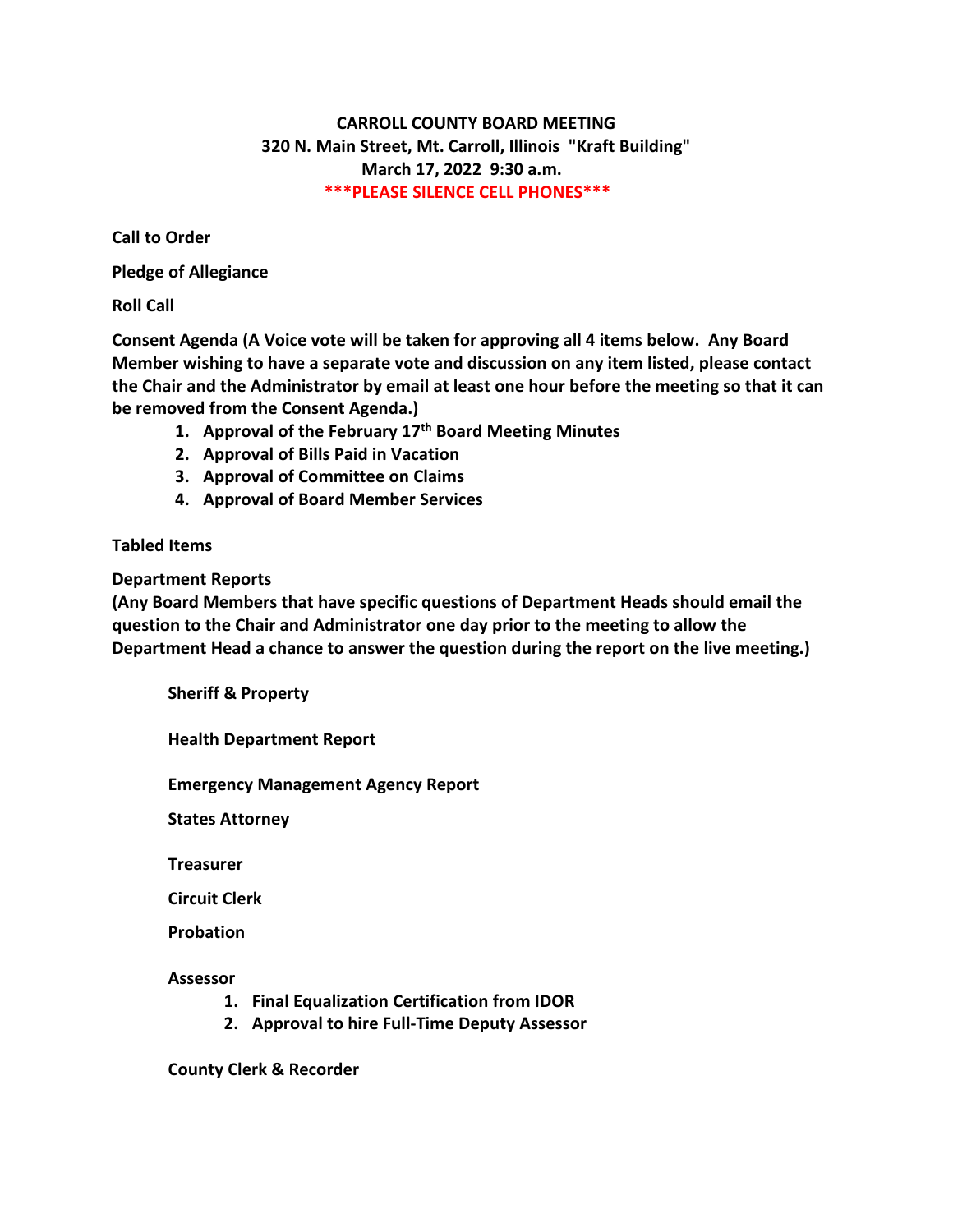## **Animal Control**

**1. Quote for freezer from Stebbins using ARPA funds**

**Highway**

**1. Monthly Report**

**Zoning**

**Zoning Board of Appeals**

**Other Departments**

**Affiliate and Liaison Reports (Email Chair and Administrator one day prior to meeting if a Board Member or Affiliate has a voice report to add to any written report)**

**LRA – Mr. Paul Hartman**

**CEDS – Mr. Imel**

**UCCI – Mr. Payette**

**911 – Mr. Robert Hartman**

**VAC – Mr. Paul Hartman**

**Senior Services – Mr. Imel**

**Hotel/Motel – Ms. Anderson 1. Monthly Report**

**Tri-County Opportunities Council – Mr. Preston**

**708 Board**

**Extension**

**Old Business**

- **1. Approval of an Ordinance electing the "Lost Revenue Standard Allowance" for the American rescue Plan Act**
- **2. Approval of a Donation Agreement with Harold A. and Marilyn K. Andresen Charitable Trust**

**New Business**

- **1. 2021 Audit Presentation and Acceptance**
- **2. Approval of Resolution and Ordinance pertaining to the 2023 Transit Grant Federal 5311 and the State of Illinois**
- **3. Approval of a Resolution by Carroll County Electing to Opt-Out of the Special Assessment Programs and Provisions in 35 ILCS 200/15-178**

**Chairman Reports**